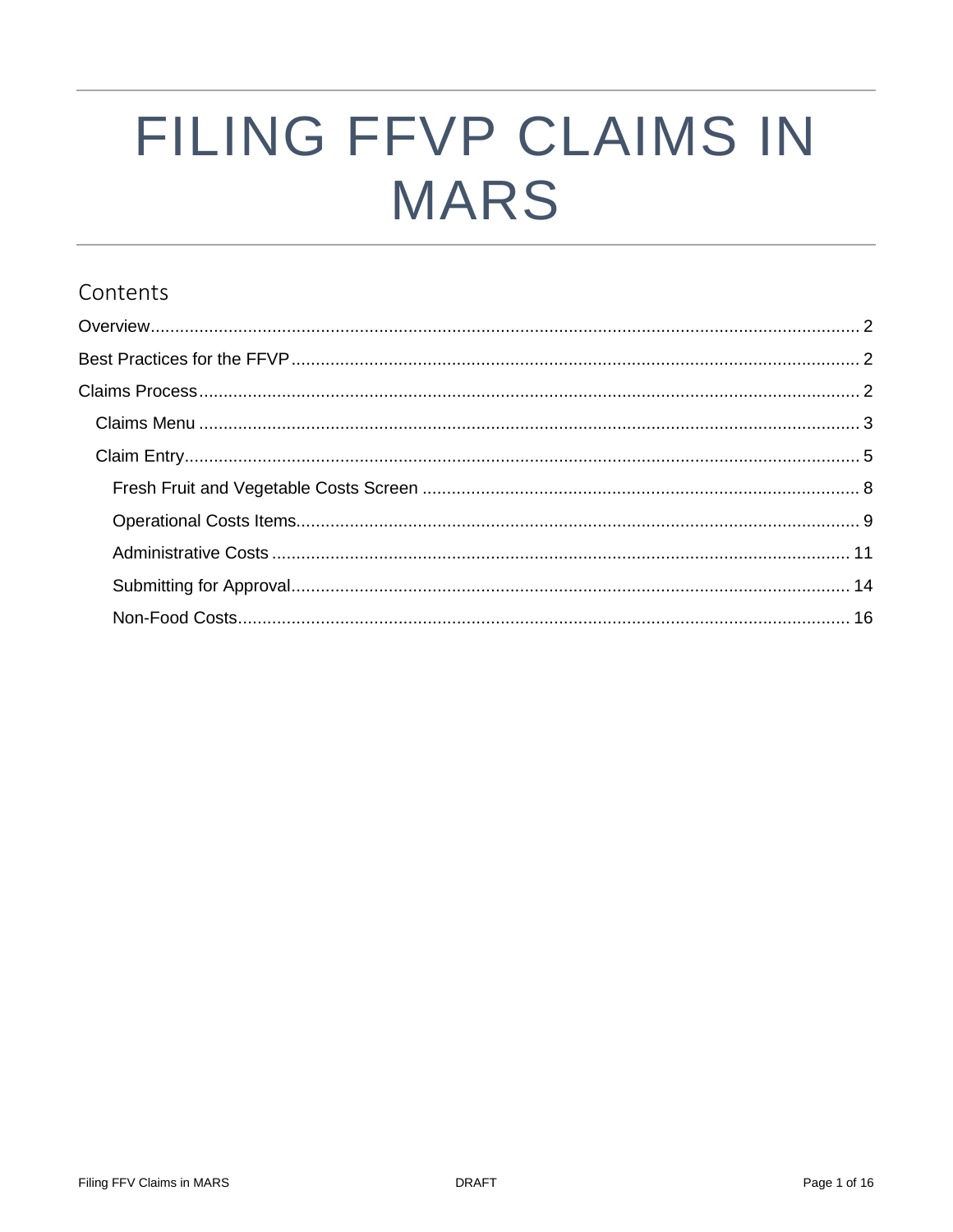# <span id="page-1-0"></span>**Overview**

The **Fresh Fruit and Vegetable Program (FFVP)** provides all children in participating schools with a variety of free fresh fruits and vegetables during the school day. It is an effective and creative way of introducing fresh fruits and vegetables as healthy snack options. The FFVP shows children that fresh fruits and vegetables are healthy and tasty alternatives to snacks high in fat, sugar, or salt. Providing a nutrition education component while serving fresh fruits and vegetables is the ideal way to introduce and reinforce good eating habits.

# <span id="page-1-1"></span>Best Practices for the FFVP

Before filing a FFVP claim in MARS you will need to compile the following:

- All invoices and delivery receipts for the claim period and verify each is matching by site. (This done so that you know the company credited the invoices for products returned by the managers)
- Payroll documentation by site and the number of hours employees work for the month and salary scale for each employee

After you have organized your invoices and payroll documentation you are ready to enter your claim in MARS.

# <span id="page-1-2"></span>Claims Process

The way an Organization submits reimbursement for the FFVP is similar to other Child Nutrition Programs. Organization submit a monthly claim and are reimbursed by the State agency for purchases of fresh fruits and fresh vegetables served free to children during the school day.

At the time claims are submitted, the system checks the information provided to ensure they meet the requirements governing reimbursement claim eligibility and approval.

The following pages walk through the claims process.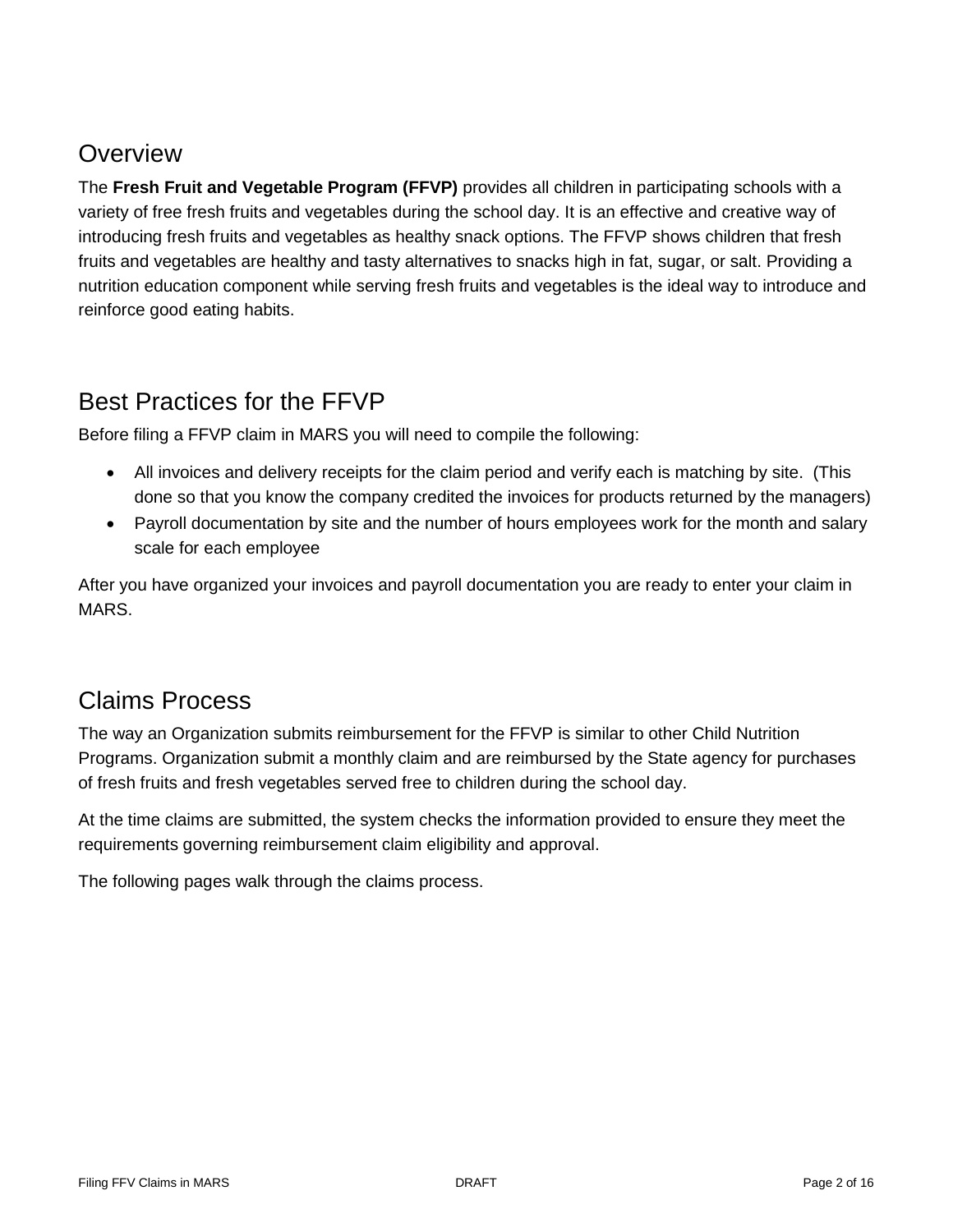### <span id="page-2-0"></span>Claims Menu

Complete the following steps to access FFVP claims:

1. Select *School Nutrition Programs* from the Programs list screen

| <b>School Nutrition Programs</b>                                               | <b>MISSISSIPPI</b><br>DEPARTMENT OF EDUCATION   |
|--------------------------------------------------------------------------------|-------------------------------------------------|
| Reports   Security   Search<br><b>Applications</b><br><b>Claims</b> Compliance | P <sub>regrams</sub><br>Help<br>Year<br>Log Out |
| <b>Programs</b>                                                                |                                                 |
| School<br>Nutrition<br>Programs<br>Summer<br>Food<br><b>Service</b><br>Program |                                                 |
|                                                                                |                                                 |

2. Then select Claims from the menu bar at the top of the screen



*NOTE: the system automatically defaults to the current School Year*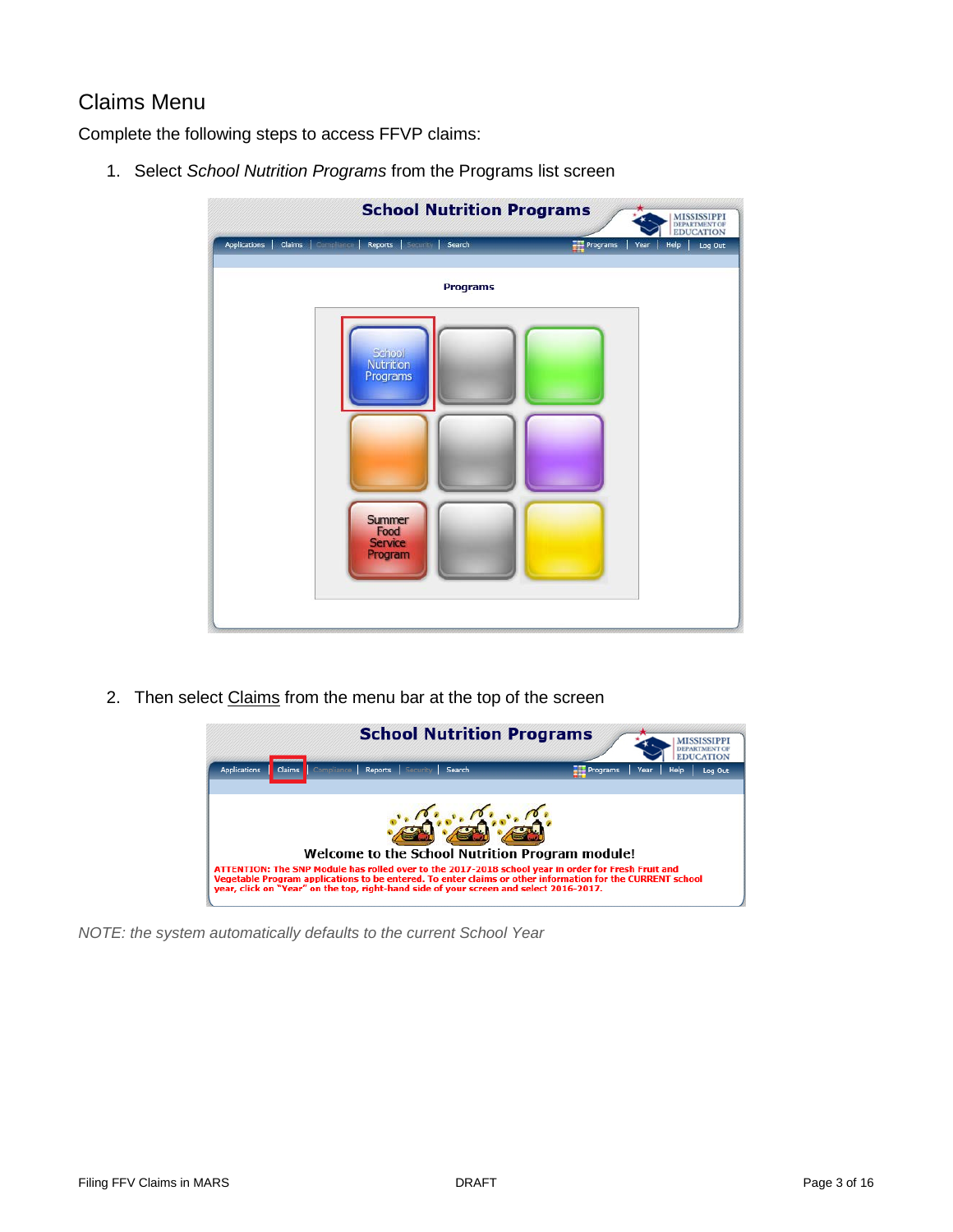|                        |                                           |                    | <b>School Nutrition Programs</b>         |                                               |      | <b>DEPARTM</b><br><b>EDUCATION</b> |         |
|------------------------|-------------------------------------------|--------------------|------------------------------------------|-----------------------------------------------|------|------------------------------------|---------|
| <b>Applications</b>    | Claims Compliance Reports Security Search |                    |                                          | P <sub>regrams</sub>                          | Year | Help                               | Log Out |
| Claims                 |                                           |                    |                                          |                                               |      | School Year: 2017 - 2018           |         |
| Item                   |                                           | <b>Description</b> |                                          |                                               |      |                                    |         |
| Claim - SNP            |                                           |                    | School Nutrition Program Claims          |                                               |      |                                    |         |
| Claim - SSO            |                                           |                    | Seamless Summer Option Claims            |                                               |      |                                    |         |
| Claim - FFVP           |                                           |                    | Fresh Fruit and Vegetable Program Claims |                                               |      |                                    |         |
| <b>Claim Rates</b>     |                                           |                    | View current claim rates                 |                                               |      |                                    |         |
| <b>Payment Summary</b> |                                           |                    |                                          | Summary of payments made to this Organization |      |                                    |         |

3. Click Claim – FFVP on the *Claims* menu. This opens the *Claim Year Summary* screen for your organization.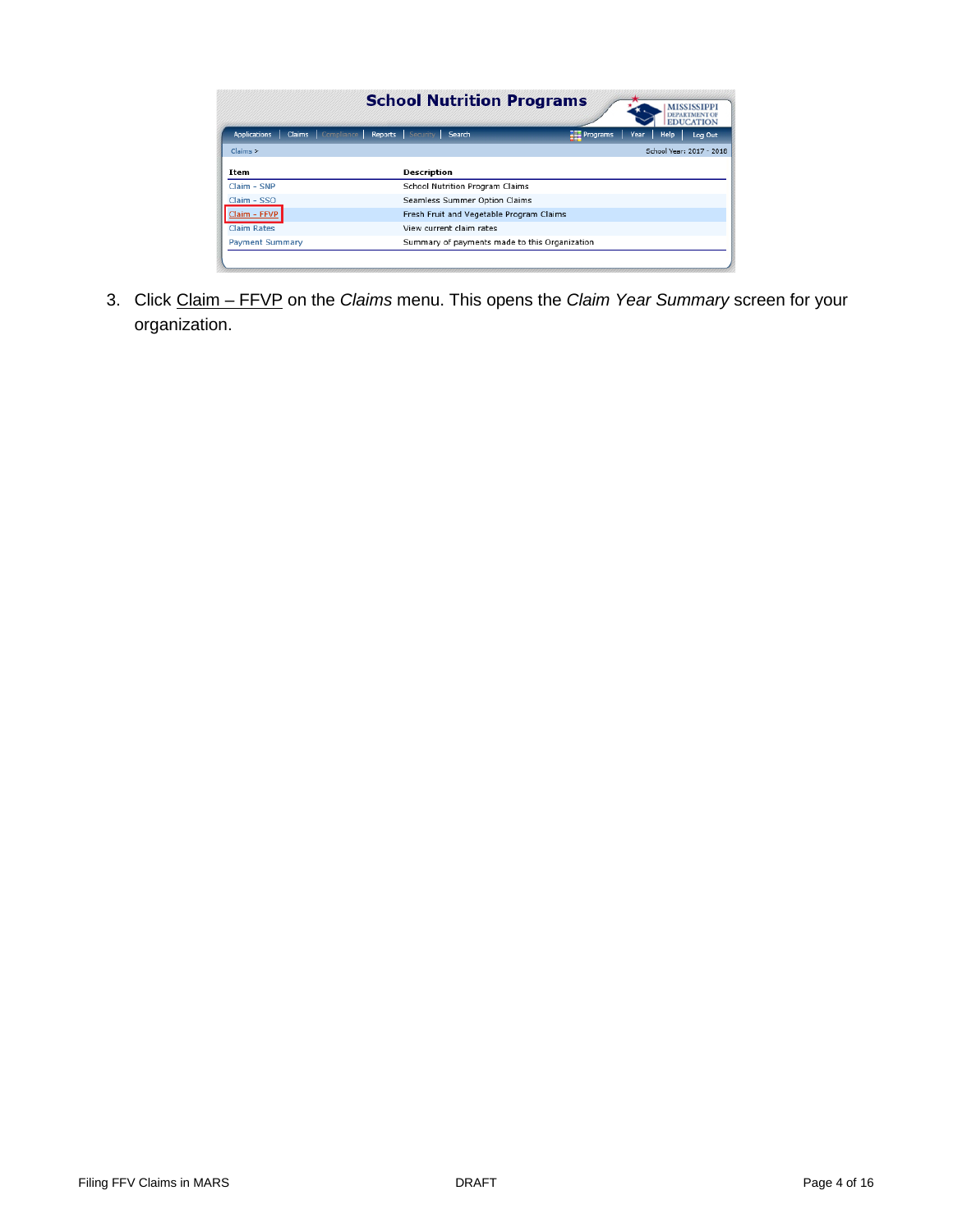## <span id="page-4-0"></span>Claim Entry

The Claim Entry function is used to enter, modify, and view claims. Claim information is entered per site.

|                                | Claims > Claim Year at a Glance - FFVP >                                                                                                           | 2017 - 2018 Fresh Fruit and Vegetable Claim Year Summary |                                |                            | School Year: 2017 - 2018           |
|--------------------------------|----------------------------------------------------------------------------------------------------------------------------------------------------|----------------------------------------------------------|--------------------------------|----------------------------|------------------------------------|
| 0001<br>DBA:<br>40 East Street | Status: Active<br><b>CARATE SCHOOL DIST</b><br>Crete, MS 30000-0000<br>Type of Agency: Educational Institution<br>Type of SNP Organization: Public |                                                          |                                |                            |                                    |
| Claim<br>Month                 | Adj<br><b>Number</b>                                                                                                                               | Claim<br><b>Status</b>                                   | <b>Date</b><br><b>Received</b> | <b>Date</b><br>Processed   | <b>Earned</b><br>Amount            |
| Jul 2017                       |                                                                                                                                                    |                                                          |                                |                            | \$0.00                             |
| Aug 2017                       |                                                                                                                                                    |                                                          |                                |                            | \$0.00                             |
| Sep 2017                       |                                                                                                                                                    |                                                          |                                |                            | \$0.00                             |
| Oct 2017                       |                                                                                                                                                    |                                                          |                                |                            | \$0.00                             |
| Nov 2017                       |                                                                                                                                                    |                                                          |                                |                            | \$0.00                             |
| Dec 2017                       |                                                                                                                                                    |                                                          |                                |                            | \$0.00                             |
| Jan 2018                       |                                                                                                                                                    |                                                          |                                |                            | \$0.00                             |
| Feb 2018                       |                                                                                                                                                    |                                                          |                                |                            | \$0.00                             |
| Mar 2018                       |                                                                                                                                                    |                                                          |                                |                            | \$0.00                             |
| Apr 2018                       |                                                                                                                                                    |                                                          |                                |                            | \$0.00                             |
| May 2018                       |                                                                                                                                                    |                                                          |                                |                            | \$0.00                             |
| Jun 2018                       |                                                                                                                                                    |                                                          |                                |                            | \$0.00                             |
|                                |                                                                                                                                                    |                                                          |                                | <b>Year to Date Totals</b> | \$0.00                             |
|                                | Grant Summary School Year 2017 - 2018                                                                                                              | $<$ Back                                                 |                                |                            |                                    |
| Site ID                        | <b>Site Name</b>                                                                                                                                   | Grant<br><b>Allocated</b>                                | FFV & Oper<br><b>Spent</b>     | Admin<br>Spent             | <b>Remaining</b><br><b>Balance</b> |
| 0001                           | MCANON ELEMENTARY SCHOOL                                                                                                                           | \$28,011.06                                              | \$0.00                         | \$0.00                     | \$28,011.06                        |
| 0010                           | NICHOLS MIDDLE SCHOOL                                                                                                                              | \$29,017.80                                              | \$0.00                         | \$0.00                     | \$29,017.80                        |
| 0004                           | Sorter Middle School                                                                                                                               | \$20,549.34                                              | \$0.00                         | \$0.00                     | \$20,549.34                        |
| 0006                           | Jimloe Elementary                                                                                                                                  | \$28,662.48                                              | \$0.00                         | \$0.00                     | \$28,662.48                        |
| 0009                           | PEAL ELEMENTARY SCHOOL                                                                                                                             | \$31,505.04                                              | \$0.00                         | \$0.00                     | \$31,505.04                        |
| 0008                           | LESCHOL MIDDLE SCHOOL                                                                                                                              | \$23,806.44                                              | \$0.00                         | \$0.00                     | \$23,806.44                        |
|                                |                                                                                                                                                    |                                                          |                                |                            |                                    |

*NOTE: Only those months eligible to file a claim will be active.*

1. Select the Claim Month for which you would like to submit a claim. This opens the *Claim Month Details* screen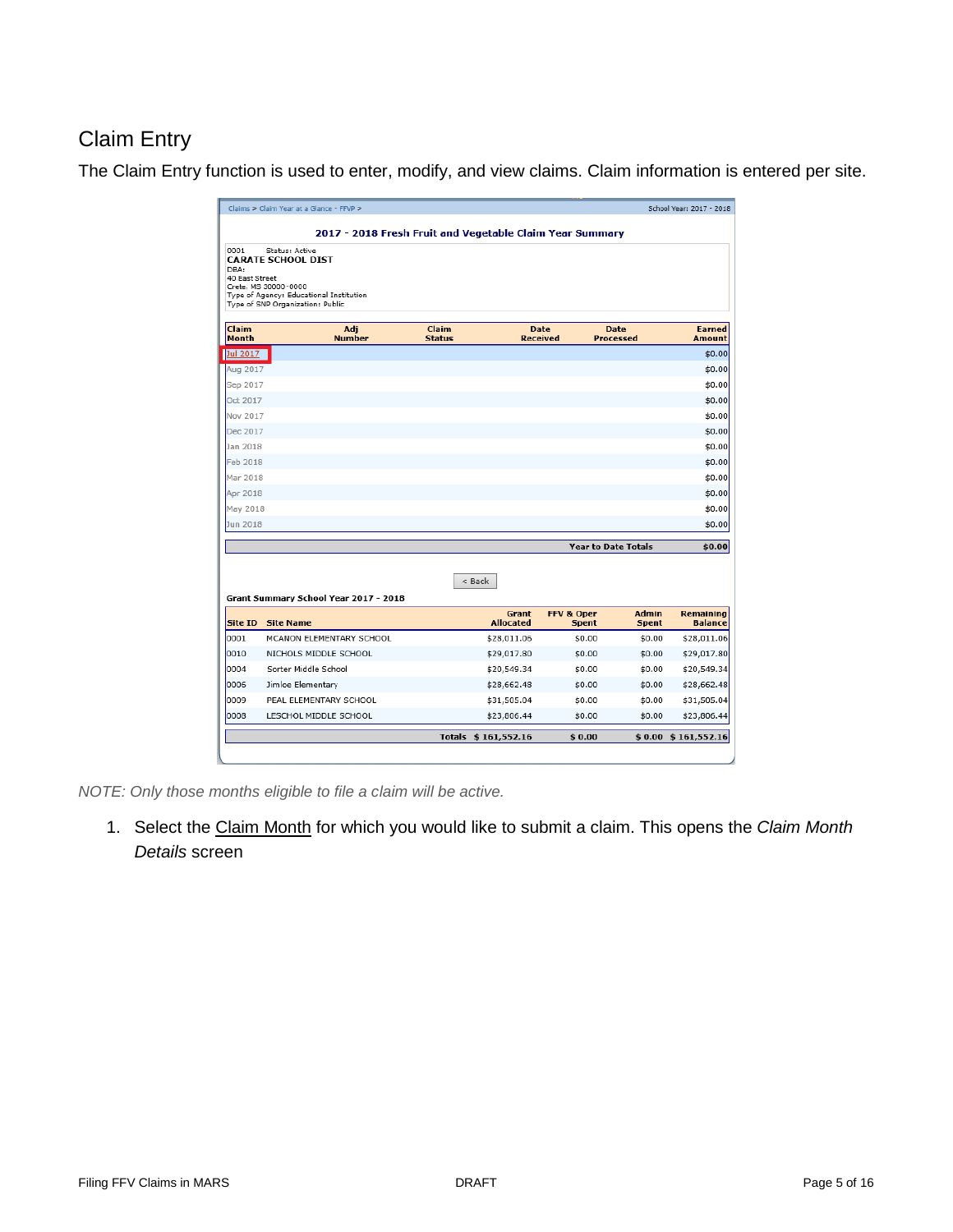| Claims > Claim Year at a Glance - FFVP >                                                                                                                                                                       |                                                          |                                     |                                 |                                | School Year: 2017 - 2018 |
|----------------------------------------------------------------------------------------------------------------------------------------------------------------------------------------------------------------|----------------------------------------------------------|-------------------------------------|---------------------------------|--------------------------------|--------------------------|
|                                                                                                                                                                                                                | 2017 - 2018 Fresh Fruit and Vegetable Claim Year Summary |                                     |                                 |                                |                          |
| 0001<br>Status: Active<br><b>CARATE SCHOOL DIST</b><br>DBA:<br>40 East Street<br>Crete, MS 30000-0000<br>Type of Agency: Educational Institution<br>Type of SNP Organization: Public<br>Claim Month: July 2017 |                                                          |                                     |                                 |                                |                          |
| Adj<br><b>Number</b><br><b>Action</b>                                                                                                                                                                          | <b>Date</b><br><b>Received</b>                           | <b>Date</b><br>Accepted             | <b>Date</b><br><b>Processed</b> | <b>Earned</b><br><b>Amount</b> | <b>Status</b>            |
|                                                                                                                                                                                                                |                                                          | There are no claims for this month. |                                 |                                |                          |
|                                                                                                                                                                                                                |                                                          |                                     | <b>Total Earned</b>             | \$0.00                         |                          |
|                                                                                                                                                                                                                |                                                          |                                     |                                 |                                |                          |
| <b>Grant Period Details</b>                                                                                                                                                                                    | $<$ Back                                                 | <b>Add Original Claim</b>           |                                 |                                |                          |
| <b>Site Name</b>                                                                                                                                                                                               | Grant<br>Period                                          | Grant<br><b>Allocated</b>           | FFV & Oper<br><b>Spent</b>      | Admin<br><b>Spent</b>          | <b>Balance</b>           |
|                                                                                                                                                                                                                | Jul 2017 -                                               | \$4,361.06                          | \$0.00                          | \$0.00                         | Remaining<br>\$4,361.06  |
|                                                                                                                                                                                                                | Sep 2017<br>Jul 2017 -                                   | \$4,517.80                          | \$0.00                          | \$0.00                         | \$4,517.80               |
|                                                                                                                                                                                                                | Sep 2017<br>Jul 2017 -<br>Sep 2017                       | \$3,199.34                          | \$0.00                          | \$0.00                         | \$3,199.34               |
|                                                                                                                                                                                                                | Jul 2017 -<br>Sep 2017                                   | \$4,462.48                          | \$0.00                          | \$0.00                         | \$4,462.48               |
| Site<br>ID<br>0001 MCANON ELEMENTARY SCHOOL<br>0010 NICHOLS MIDDLE SCHOOL<br>0004 Sorter Middle School<br>0006 Jimloe Elementary<br>0009 PEAL ELEMENTARY SCHOOL                                                | Jul 2017 -<br>Sep 2017                                   | \$4,905.04                          | \$0.00                          | \$0.00                         | \$4,905.04               |
| 0008 LESCHOL MIDDLE SCHOOL                                                                                                                                                                                     | Jul 2017 -<br>Sep 2017                                   | \$3,706.44                          | \$0.00                          | \$0.00                         | \$3,706.44               |

2. Select Add Original Claim. This opens the *Fresh Fruit and Vegetable Site Claim for Reimbursement* screen

|                                                                                                                                                                     |                |                             | 2017 - 2018 Fresh Fruit and Vegetable Claim<br><b>Site List</b> |                                             |                                           |                                            |                |               |
|---------------------------------------------------------------------------------------------------------------------------------------------------------------------|----------------|-----------------------------|-----------------------------------------------------------------|---------------------------------------------|-------------------------------------------|--------------------------------------------|----------------|---------------|
| 0001<br><b>CARATE SCHOOL DIST</b><br>DBA:<br>40: East Street<br>Crete, MS 30000-0000<br>Type of Agency: Educational Institution<br>Type of SNP Organization: Public | Status: Active |                             |                                                                 |                                             |                                           |                                            |                |               |
| Month/Year<br>Claimed                                                                                                                                               |                | Adjustment<br><b>Number</b> | <b>Date</b><br>Received                                         | <b>Date</b><br>Accepted                     | <b>Date</b><br>Processed                  |                                            | Reason<br>Code |               |
| Jul 2017                                                                                                                                                            |                | 0                           | 08/23/2017                                                      |                                             |                                           |                                            |                |               |
| <b>Actions</b>                                                                                                                                                      | Site ID        | <b>Site Name</b>            |                                                                 | <b>Requested</b><br><b>Farned</b><br>Amount | Current<br><b>Earned</b><br><b>Amount</b> | <b>Previous</b><br><b>Farned</b><br>Amount | <b>Errors</b>  | <b>Status</b> |
| Add                                                                                                                                                                 | 0001           |                             | MCANON ELEMENTARY SCHOOL                                        | \$0.00                                      | \$0.00                                    | \$0.00                                     |                |               |
| Add                                                                                                                                                                 | 0010           |                             | NICHOLS MIDDLE SCHOOL                                           | \$0.00                                      | \$0.00                                    | \$0.00                                     |                |               |
| Add                                                                                                                                                                 | 0004           | Sorter Middle School        |                                                                 | \$0.00                                      | \$0.00                                    | \$0.00                                     |                |               |
| Add                                                                                                                                                                 | 0006           | Jimloe Elementary           |                                                                 | \$0.00                                      | \$0.00                                    | \$0.00                                     |                |               |
| Add                                                                                                                                                                 | 0009           |                             | PEAL ELEMENTARY SCHOOL                                          | \$0.00                                      | \$0.00                                    | \$0.00                                     |                |               |
| Add                                                                                                                                                                 | 0006           |                             | LESCHOL MIDDLE SCHOOL                                           | \$0.00                                      | \$0.00                                    | \$0.00                                     |                |               |
|                                                                                                                                                                     |                |                             | <b>Total Earned Amounts</b>                                     | \$0.00                                      | \$0.00                                    | \$0.00                                     |                |               |

3. Click Add for the school to which you would like to add a claim. This opens the *Site Claim for Reimbursement* screen

*Note: Only active sites with an approved application packet for the school year will have the ability to enter a claim.*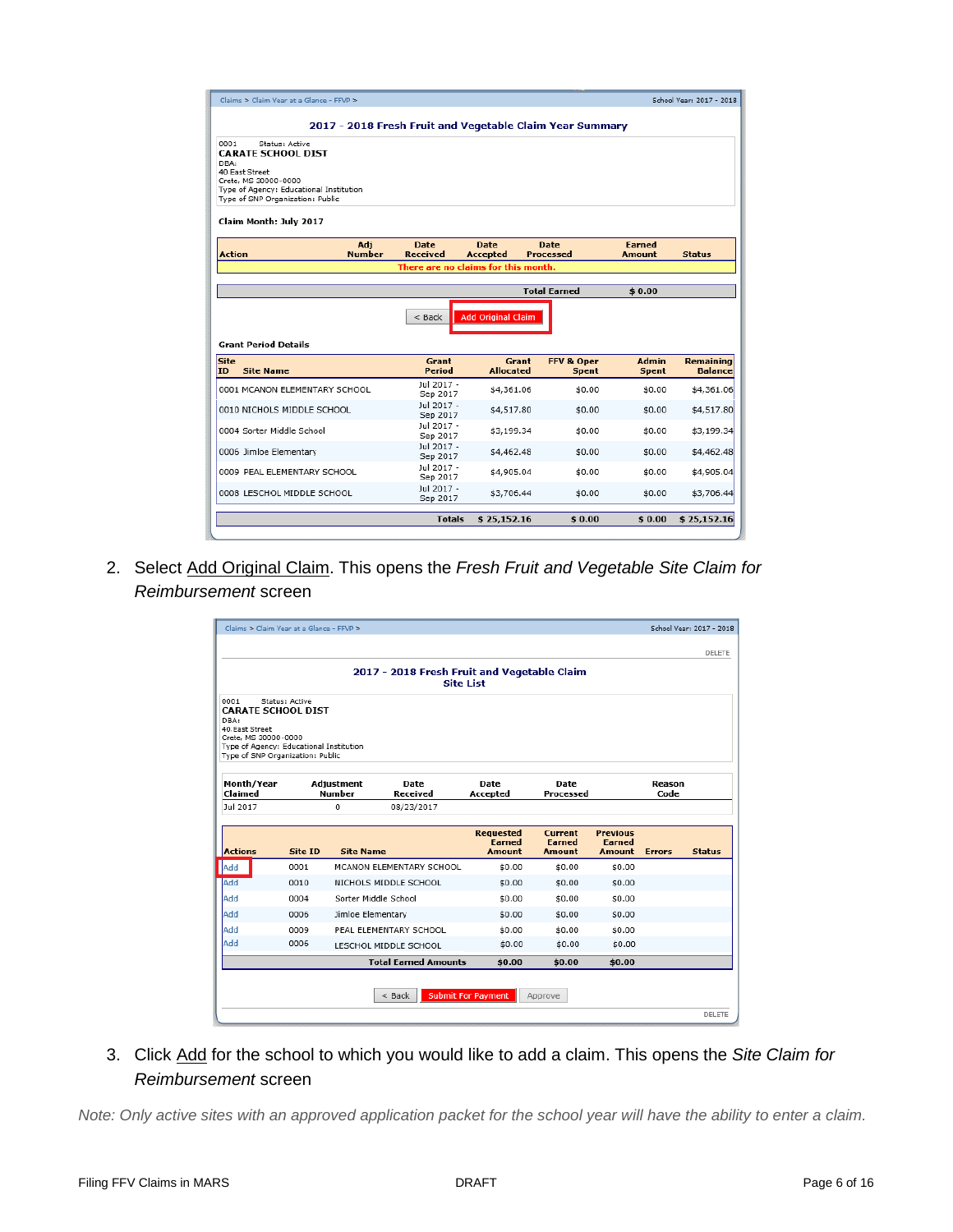| Claims > Claim Year at a Glance - FFVP >                                                                                                   |                                                                                         |                                              |                                               |                                                   | School Year: 2017 - 2018        |                      |
|--------------------------------------------------------------------------------------------------------------------------------------------|-----------------------------------------------------------------------------------------|----------------------------------------------|-----------------------------------------------|---------------------------------------------------|---------------------------------|----------------------|
|                                                                                                                                            |                                                                                         |                                              |                                               |                                                   |                                 | VIEW   MODIFY        |
|                                                                                                                                            | Fresh Fruit and Vegetable Program Site Claim for Reimbursement                          | <b>Fresh Fruit and Vegetable Costs Items</b> |                                               |                                                   |                                 |                      |
| 0001<br>Status: Active<br><b>CARATE SCHOOL DIST</b><br>DBA:<br>40: East Street<br>Crete, MS 30000-0000<br>Type of SNP Organization: Public | Type of Agency: Educational Institution                                                 |                                              | 0001<br>7 EAST STREET<br>Crete, MS 30000-0000 | Status: Active<br><b>MCANON ELEMENTARY SCHOOL</b> |                                 |                      |
| Month/Year<br>Claimed                                                                                                                      | Adjustment<br>Number                                                                    | <b>Date</b><br>Received                      | Date<br>Accepted                              | <b>Date</b><br>Processed                          | Reason<br>Code                  |                      |
| Jul 2017                                                                                                                                   | 0                                                                                       | 08/23/2017                                   |                                               |                                                   |                                 |                      |
|                                                                                                                                            |                                                                                         |                                              |                                               |                                                   |                                 |                      |
|                                                                                                                                            | Number of Days of Operation for Fresh Fruit and Vegetable Program in this Report Month. | Reviewed                                     |                                               | Requested<br><b>Expenditures</b>                  | Approved<br><b>Expenditures</b> | 0/n                  |
|                                                                                                                                            | Fresh Fruit and Vegetable Costs                                                         | no items                                     |                                               | \$0.00                                            | \$0.00                          |                      |
| <b>Operational Costs</b>                                                                                                                   |                                                                                         | no items                                     |                                               | \$0.00                                            | \$0.00                          |                      |
| <b>Administrative Costs</b>                                                                                                                |                                                                                         | no items                                     |                                               | \$0.00                                            | \$0.00                          |                      |
| <b>Claim Information</b><br>1.<br><b>Claim Expenditures</b><br>2.<br>3.<br>4.                                                              |                                                                                         | <b>Claim Totals</b>                          |                                               | \$0.00                                            | \$0.00                          | 0.00<br>0.00<br>0.00 |
| <b>Claim Comments</b>                                                                                                                      |                                                                                         |                                              |                                               |                                                   |                                 |                      |
| <b>Organization Comments</b><br>5.                                                                                                         |                                                                                         |                                              |                                               |                                                   |                                 |                      |
|                                                                                                                                            |                                                                                         |                                              |                                               |                                                   |                                 |                      |
|                                                                                                                                            | Created By: tcanpn on: 8/23/2017 1:53:49 PM                                             |                                              | Modified By: tcanpn on: 8/23/2017 1:55:45 PM  |                                                   |                                 |                      |
|                                                                                                                                            |                                                                                         | Save                                         | Cancel                                        |                                                   |                                 |                      |
|                                                                                                                                            |                                                                                         |                                              |                                               |                                                   | VIEW   MODIFY   DELETE          |                      |

- 4. In the Claim Information section, enter the number of days of operation for the month.
- 5. In the Claim Expenditures section, select the expenditure type to be completed (Fresh Fruit and Vegetable Costs, Operational Costs, Administrative Costs). If the site incurred costs during the month in any of these three areas, the information must be entered in MARS.

Selecting one of the three *Claim Expenditure* types (*Fresh Fruit and Vegetable Costs Items*, *Operational Costs Items*, *Administrative Costs Items*) opens a screen that allows for the itemization of goods and services purchased for the period.

The next section walks through completing each.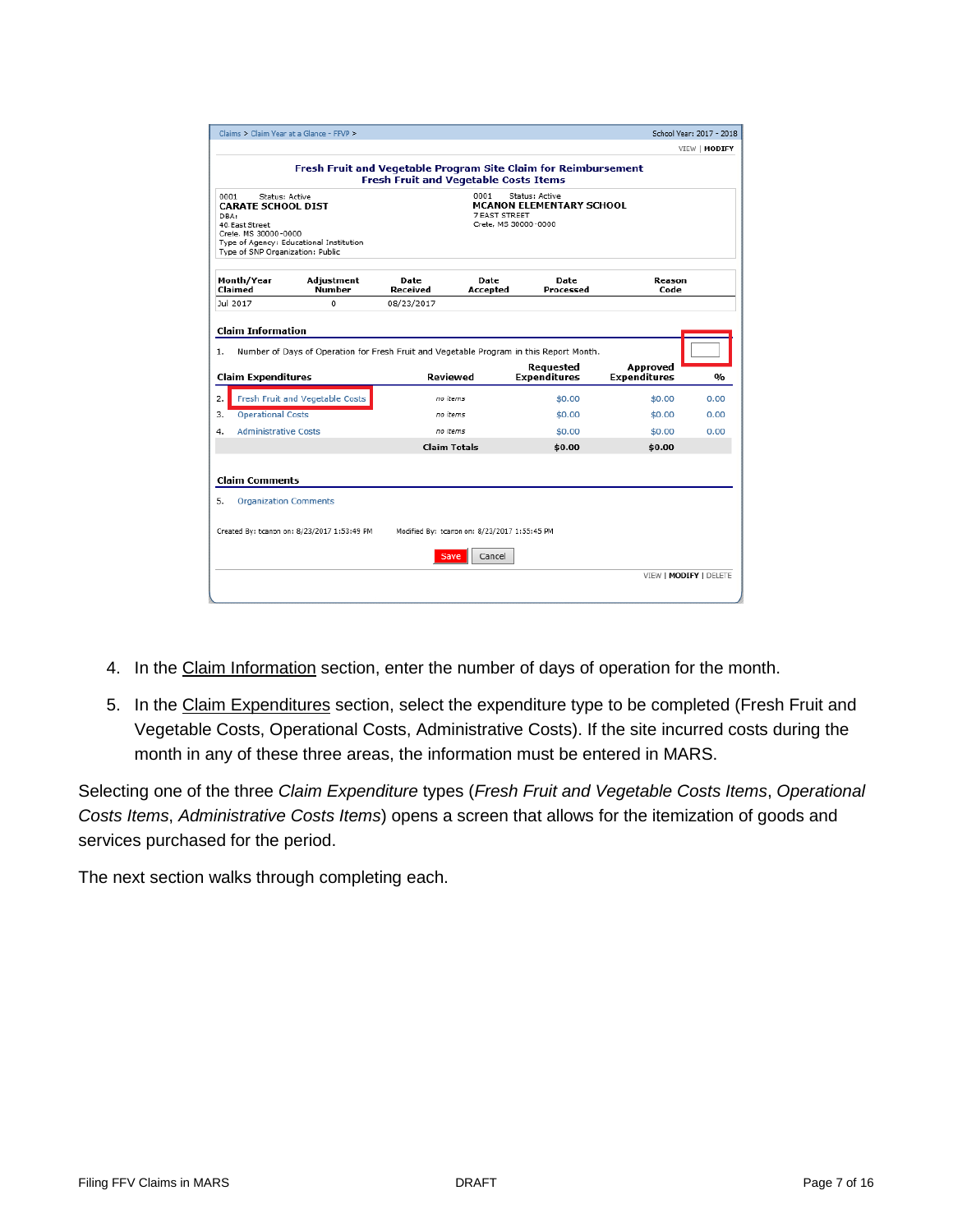#### <span id="page-7-0"></span>**Fresh Fruit and Vegetable Costs Screen**

| Claims > Claim Year at a Glance - FFVP >         |                                                                      |                        |                                                         |          |               |                      |                                 | School Year: 2017 - 2018 |
|--------------------------------------------------|----------------------------------------------------------------------|------------------------|---------------------------------------------------------|----------|---------------|----------------------|---------------------------------|--------------------------|
|                                                  |                                                                      |                        |                                                         |          |               |                      |                                 | VIEW   MODIFY            |
|                                                  | Fresh Fruit and Vegetable Program Site Claim for Reimbursement       |                        |                                                         |          |               |                      |                                 |                          |
|                                                  |                                                                      |                        | <b>Fresh Fruit and Vegetable Costs Items</b>            |          | 0001          | Status: Active       |                                 |                          |
| Status: Active<br>0001<br>CARATE SCHOOL DIST     |                                                                      |                        |                                                         |          |               |                      | <b>MCANON ELEMENTARY SCHOOL</b> |                          |
| DBA:<br>40: East Street                          |                                                                      |                        |                                                         |          | 7 EAST STREET | Crete, MS 30000-0000 |                                 |                          |
| Crete, MS 30000-0000                             |                                                                      |                        |                                                         |          |               |                      |                                 |                          |
| Type of SNP Organization: Public                 | Type of Agency: Educational Institution                              |                        |                                                         |          |               |                      |                                 |                          |
| Month/Year                                       | Adjustment                                                           | Date                   |                                                         | Date     |               | Date                 | Reason                          |                          |
| Claimed<br>Jul 2017                              | Number<br>$\theta$                                                   | Received<br>08/23/2017 |                                                         | Accepted |               | Processed            | Code                            |                          |
|                                                  |                                                                      |                        |                                                         |          |               |                      |                                 |                          |
| <b>Fresh Fruit</b><br><b>Product Description</b> |                                                                      |                        | Size/Weight                                             |          | Number        | Cost                 | <b>Total</b>                    | Item                     |
|                                                  |                                                                      |                        | of Shipping<br>Unit                                     |          | of<br>Units   | per<br>Unit          | Unit<br>Cost                    | <b>Status</b>            |
| Fresh Fruit Mix<br>1.                            |                                                                      |                        | $50/3$ oz                                               |          | 8             | 54.50                | 436                             |                          |
| Mango Chunks<br>2.                               |                                                                      |                        | 50 ct                                                   |          | 8             | 51.50                | 412                             |                          |
| Fruit Cut Mix<br>з.                              |                                                                      |                        | 5 <sub>1b</sub>                                         |          | 9             | 38.75                | 348.75                          |                          |
| Red Gala Apples<br>4.                            |                                                                      |                        | 125/135 ct                                              |          | 5             | 28.43                | 142.15                          |                          |
| Oranges<br>5.                                    |                                                                      |                        | 120/125 ct                                              |          | 5             | 20.41                | 102.05                          |                          |
| <b>Bartlett Pears</b><br>6.                      |                                                                      |                        | 110 ct                                                  |          | 5             | 31.43                | 157.15                          |                          |
| 7.                                               | Sliced Red Apple Snack Packs                                         |                        | 50 / 1/2cup                                             |          | 11            | 14.32                | 157.52                          |                          |
| Clementines<br>8.                                |                                                                      |                        | 125-135 ct                                              |          | 4             | 20.41                | 81.64                           |                          |
| 9.                                               |                                                                      |                        |                                                         |          |               |                      |                                 |                          |
| 10                                               |                                                                      |                        |                                                         |          |               |                      |                                 |                          |
| <b>More Lines</b><br><b>Fresh Vegetables</b>     |                                                                      |                        |                                                         |          |               | <b>Total Cost</b>    | \$1,837.26                      | \$0.00                   |
| <b>Product Description</b>                       |                                                                      |                        | Size/Weight                                             |          | Number        | Cost                 | <b>Total</b>                    | Item                     |
|                                                  |                                                                      |                        | of Shipping                                             |          | of            | per                  | Unit                            | <b>Status</b>            |
|                                                  |                                                                      |                        | Unit                                                    |          | Units<br>10   | Unit                 | Cost<br>315                     |                          |
| 1.<br>2.                                         | Carrot Sticks w/Low Fat Ranch<br>Broccoli/Carrot mix w/Low Fat Ranch |                        | 36/2.25 oz<br>100 ct                                    |          | 4             | 31.50<br>77.00       | 308                             |                          |
| з.                                               |                                                                      |                        |                                                         |          |               |                      |                                 |                          |
| 4.                                               |                                                                      |                        |                                                         |          |               |                      |                                 |                          |
| 5.                                               |                                                                      |                        |                                                         |          |               |                      |                                 |                          |
| 6.                                               |                                                                      |                        |                                                         |          |               |                      |                                 |                          |
| 7.                                               |                                                                      |                        |                                                         |          |               |                      |                                 |                          |
| 8.                                               |                                                                      |                        |                                                         |          |               |                      |                                 |                          |
| 9.                                               |                                                                      |                        |                                                         |          |               |                      |                                 |                          |
| 10.                                              |                                                                      |                        |                                                         |          |               |                      |                                 |                          |
| More Lines                                       |                                                                      |                        |                                                         |          |               | <b>Total Cost</b>    | \$ 623.00                       | \$0.00                   |
|                                                  | <b>Fresh Fruit and Vegetable Costs</b>                               |                        |                                                         |          |               |                      | \$2,460.26                      | \$0.00                   |
|                                                  | Created By: tcanon on on: 8/23/2017 1:53:49 PM                       |                        | Modified By: tcanon on on: 8/23/2017 1:55:45 PM<br>Save | Cancel   |               |                      |                                 |                          |

The screen is divided into two main sections:

- o Fresh Fruits
- o Fresh Vegetables
- 1. For each invoice item enter the Product Description, Size/Weight of Shipping Unit, Number of Units, and Cost Per Unit. The Total Unit Cost is automatically calculated based on number of units and cost per unit.
- 2. To save the information, click Save

*NOTE: if you need to enter more than 10 items for either section, click the More Items button*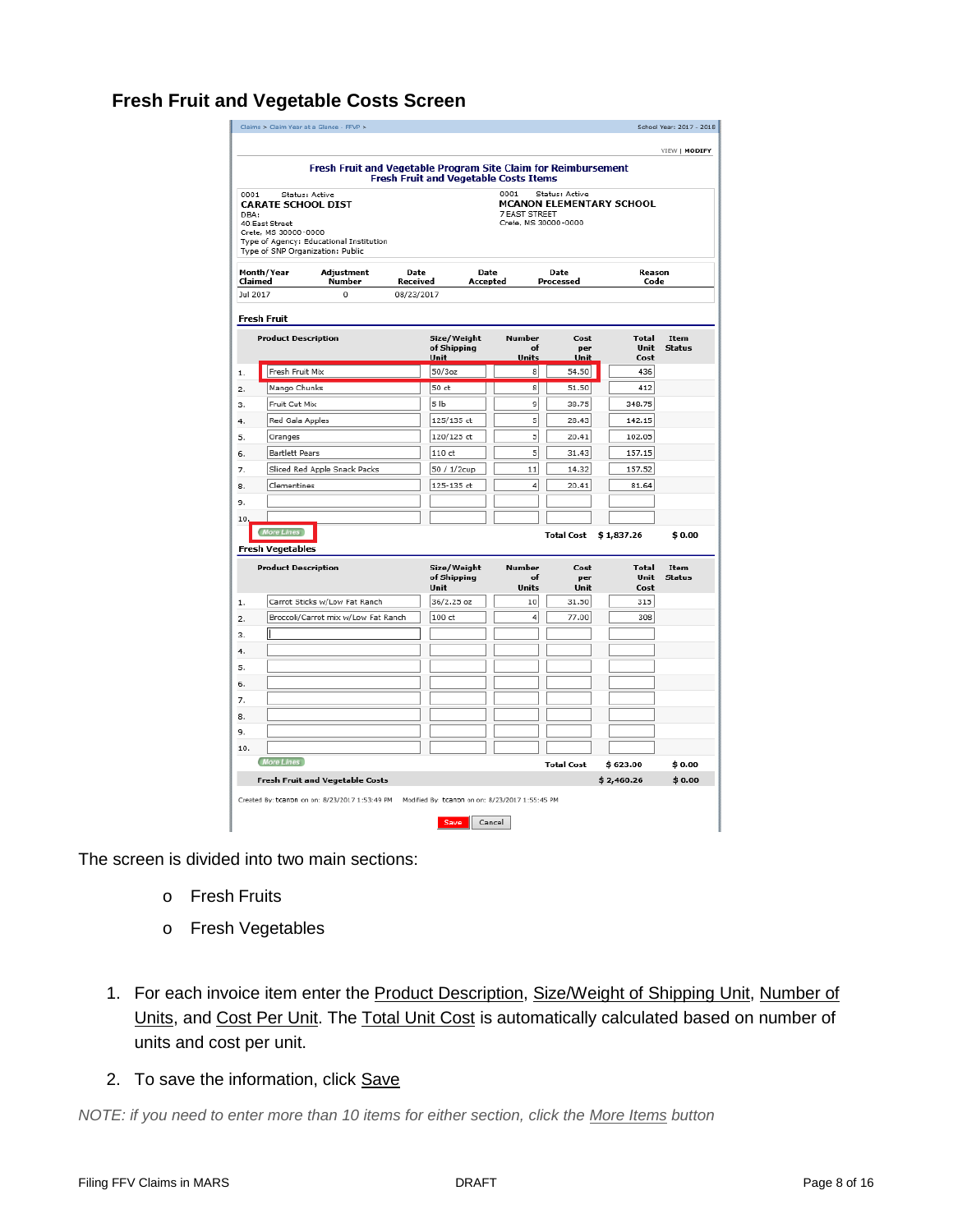|                                                                 | <b>School Nutrition Programs</b>                                                                        |                                 |                      | <b>MISSISSIPP</b><br><b>EDUCATION</b> |         |
|-----------------------------------------------------------------|---------------------------------------------------------------------------------------------------------|---------------------------------|----------------------|---------------------------------------|---------|
| <b>Applications</b>                                             | Claims Compliance Reports Security Search                                                               |                                 | P <sub>regrams</sub> | Help<br>Year                          | Log Out |
| Claims > Claim Year at a Glance - FEVP >                        |                                                                                                         |                                 |                      | School Year: 2017 - 2018              |         |
|                                                                 |                                                                                                         |                                 |                      | VIEW   MODIFY   DELETE                |         |
|                                                                 | Fresh Fruit and Vegetable Program Site Claim for Reimbursement<br>Fresh Fruit and Vegetable Costs Items |                                 |                      |                                       |         |
| Status: Active<br>0001                                          |                                                                                                         | Status: Active<br>0001          |                      |                                       |         |
| <b>CARATE SCHOOL DIST</b>                                       |                                                                                                         | <b>MCANON ELEMENTARY SCHOOL</b> |                      |                                       |         |
| DBA:                                                            |                                                                                                         | 7 EAST STREET                   |                      |                                       |         |
| 40: East Street                                                 |                                                                                                         | Crete, MS 30000-0000            |                      |                                       |         |
| Crete, MS 30000-0000<br>Type of Agency: Educational Institution |                                                                                                         |                                 |                      |                                       |         |
| Type of SNP Organization: Public                                |                                                                                                         |                                 |                      |                                       |         |
|                                                                 |                                                                                                         |                                 |                      |                                       |         |
| The Items have been saved.                                      |                                                                                                         |                                 |                      |                                       |         |
|                                                                 | $<$ Edit                                                                                                | Finish                          |                      |                                       |         |

3. Click Finish to return to the *Site Claim* screen and continue with the next step.

#### **Operational Costs Items**

<span id="page-8-0"></span>Complete the *Operations Costs* screen in the same manner as the *Fresh Fruit and Vegetable Costs* screen.

- 1. For Personnel Costs enter the employee's name AND position/title, number of hours the employee worked directly related to the FFV program, and their rate per hour. Labor Cost is automatically calculated based on the hours and rate per hour.
- 2. For the Small Supplies/Other Operational Costs section enter the information in the same manner as the Fruits and Vegetables were entered (product description, number of unit, cost per unit. Total unit cost is automatically calculated based on the number of units and cost per unit.

*NOTE: if you need to enter more than 10 items for either section, click the More Items button*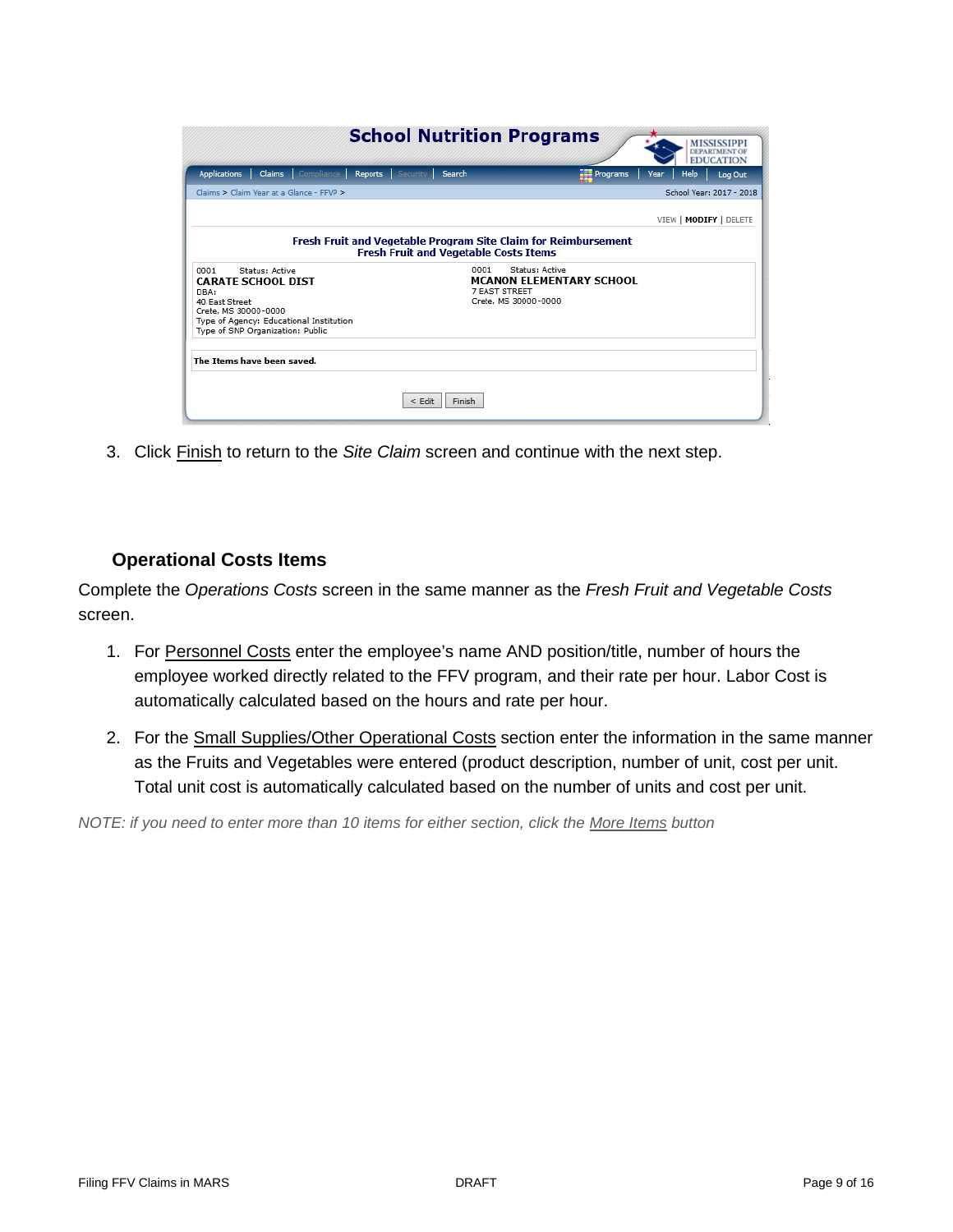|                                                                                     |                                                                                                                                                       | Fresh Fruit and Vegetable Program Site Claim for Reimbursement<br><b>Fresh Fruit and Vegetable Costs Items</b> |                  |                                               |                   |                          |                       |
|-------------------------------------------------------------------------------------|-------------------------------------------------------------------------------------------------------------------------------------------------------|----------------------------------------------------------------------------------------------------------------|------------------|-----------------------------------------------|-------------------|--------------------------|-----------------------|
| 0001<br><b>CARATE SCHOOL DIST</b><br>DBA:<br>40 East Street<br>Crete, MS 30000-0000 | Status: Active<br>Type of Agency: Educational Institution<br>Type of SNP Organization: Public                                                         |                                                                                                                |                  | 0001<br>7 FAST STREET<br>Crete, MS 30000-0000 | Status: Active    | MCANON ELEMENTARY SCHOOL |                       |
| Month/Year<br>Claimed                                                               | Adjustment<br>Number                                                                                                                                  | Date<br>Received                                                                                               | Date<br>Accepted |                                               | Date<br>Processed | Reason<br>Code           |                       |
| Jul 2017                                                                            | $\theta$<br>Personnel Costs - Preparation and Service<br>(Labor directly related to the preparation and serving of fresh fruit and vegetables)        | 08/23/2017                                                                                                     |                  |                                               |                   |                          |                       |
| Name\Position                                                                       |                                                                                                                                                       |                                                                                                                |                  | # of<br>Hours                                 | Rate<br>per       | Labor<br>Cost            | Item<br><b>Status</b> |
|                                                                                     | Sandra Still/Manager                                                                                                                                  |                                                                                                                |                  | 10                                            | 17.00             | 170                      |                       |
|                                                                                     | Kaye Brandon/Cafeteria Staff                                                                                                                          |                                                                                                                |                  | 13                                            | 9.50              | 123.5                    |                       |
|                                                                                     |                                                                                                                                                       |                                                                                                                |                  |                                               |                   |                          |                       |
|                                                                                     |                                                                                                                                                       |                                                                                                                |                  |                                               |                   |                          |                       |
|                                                                                     |                                                                                                                                                       |                                                                                                                |                  |                                               |                   |                          |                       |
|                                                                                     |                                                                                                                                                       |                                                                                                                |                  |                                               |                   |                          |                       |
|                                                                                     |                                                                                                                                                       |                                                                                                                |                  |                                               |                   |                          |                       |
|                                                                                     |                                                                                                                                                       |                                                                                                                |                  |                                               |                   |                          |                       |
|                                                                                     |                                                                                                                                                       |                                                                                                                |                  |                                               |                   |                          |                       |
| 10.<br>More Lines                                                                   |                                                                                                                                                       |                                                                                                                |                  |                                               |                   |                          |                       |
| Low or no-fat dips, etc.)                                                           | Small Supplies/Other Operational Costs<br>(Small supplies - e.g. napkins, paper plates, utensils, bowls, pans and the like. Other - are such items as |                                                                                                                |                  |                                               | <b>Total Cost</b> | \$293.50                 | \$0.00                |
|                                                                                     |                                                                                                                                                       |                                                                                                                |                  | Number<br>of                                  | Cost<br>per       | <b>Total</b><br>Unit     | Item<br><b>Status</b> |
| <b>Product Description</b>                                                          |                                                                                                                                                       |                                                                                                                |                  | <b>Units</b>                                  | Unit              | Cost                     |                       |
|                                                                                     |                                                                                                                                                       |                                                                                                                |                  |                                               |                   |                          |                       |
|                                                                                     |                                                                                                                                                       |                                                                                                                |                  |                                               |                   |                          |                       |
|                                                                                     |                                                                                                                                                       |                                                                                                                |                  |                                               |                   |                          |                       |
|                                                                                     |                                                                                                                                                       |                                                                                                                |                  |                                               |                   |                          |                       |
|                                                                                     |                                                                                                                                                       |                                                                                                                |                  |                                               |                   |                          |                       |
|                                                                                     |                                                                                                                                                       |                                                                                                                |                  |                                               |                   |                          |                       |
|                                                                                     |                                                                                                                                                       |                                                                                                                |                  |                                               |                   |                          |                       |
|                                                                                     |                                                                                                                                                       |                                                                                                                |                  |                                               |                   |                          |                       |
|                                                                                     |                                                                                                                                                       |                                                                                                                |                  |                                               |                   |                          |                       |
| 10.                                                                                 |                                                                                                                                                       |                                                                                                                |                  |                                               |                   |                          |                       |
| <b>More Lines</b>                                                                   |                                                                                                                                                       |                                                                                                                |                  |                                               |                   |                          |                       |
| <b>Operational Costs</b>                                                            |                                                                                                                                                       |                                                                                                                |                  |                                               | <b>Total Cost</b> | \$0.00<br>\$293.50       | 0.00<br>\$0.00        |

3. To save the information, click Save

| Claims > Claim Year at a Glance - FFVP >                                                                                                                                             |                                                                                                    | School Year: 2017 - 2018 |
|--------------------------------------------------------------------------------------------------------------------------------------------------------------------------------------|----------------------------------------------------------------------------------------------------|--------------------------|
|                                                                                                                                                                                      |                                                                                                    | VIEW   MODIFY   DELETE   |
|                                                                                                                                                                                      | Fresh Fruit and Vegetable Program Site Claim for Reimbursement<br><b>Operational Costs Items</b>   |                          |
| Status: Active<br>0001<br><b>CARATE SCHOOL DIST</b><br>DBA:<br>40 East Street<br>Crete, MS 30000-0000<br>Type of Agency: Educational Institution<br>Type of SNP Organization: Public | Status: Active<br>0001<br><b>MCANON ELEMENTARY SCHOOL</b><br>7 EAST STREET<br>Crete, MS 30000-0000 |                          |
| The Items have been saved.                                                                                                                                                           |                                                                                                    |                          |
|                                                                                                                                                                                      | < Edit<br>Finish                                                                                   |                          |

4. Click Finish to return to the *Site Claim* screen and continue with the next step.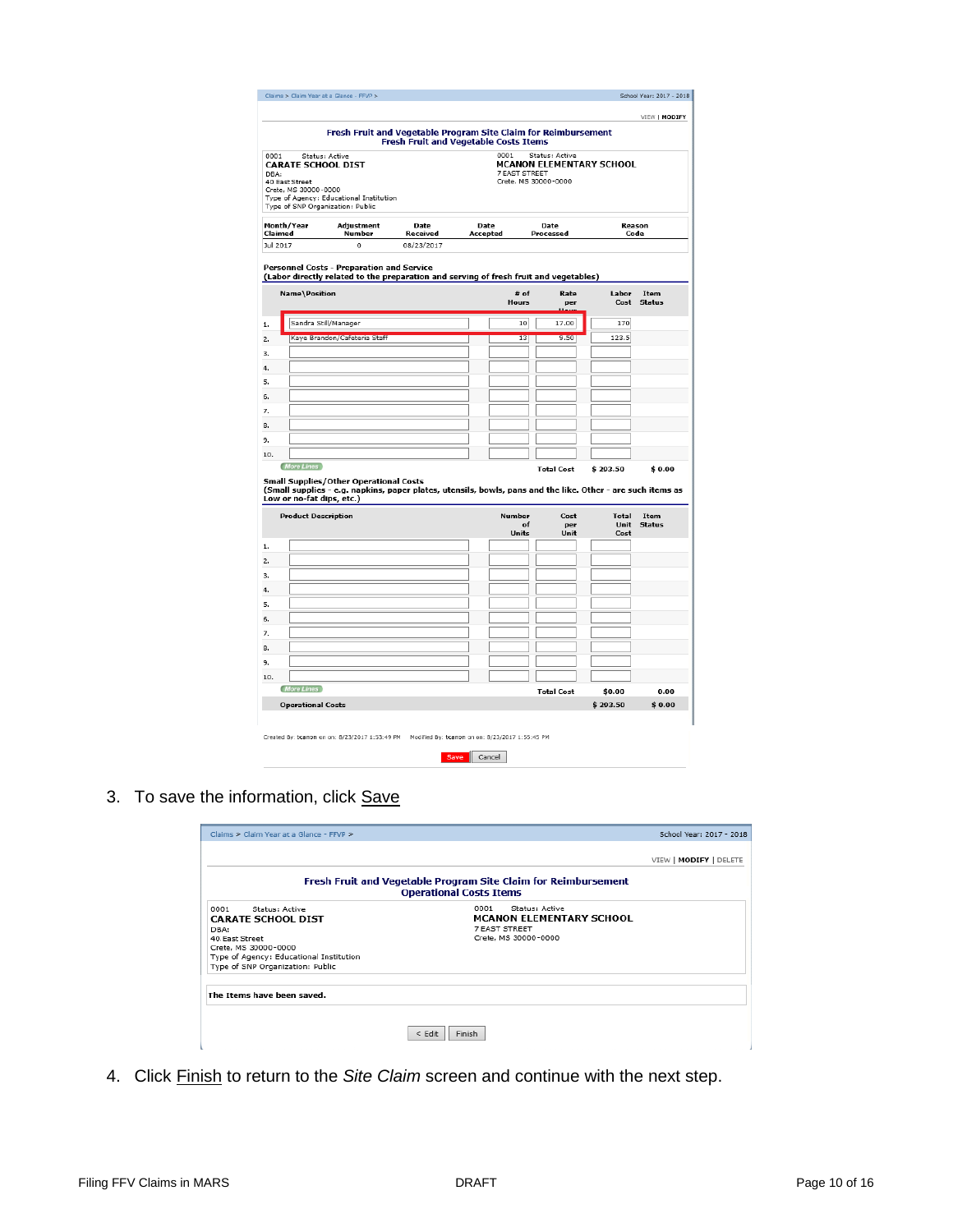#### **Administrative Costs**

<span id="page-10-0"></span>The *Administrative Costs* screen is divided into three sections: Personnel Costs, Durable Supplies, and Other Administrative Costs. Complete the Administrative Costs screen in the same manner as the as the Operations Costs screen.

- 1. For Personnel Costs enter the employee's name AND position/title, number of hours the employee worked directly related to the FFV program, and their rate per hour. Labor Cost is automatically calculated based on the hours and rate per hour.
- 2. For the Durable Supplies section enter the information regarding any equipment purchased for use in the FFV program (product description, number of unit, cost per unit. Total unit cost is automatically calculated based on the number of units and cost per unit.
- *3.* For the Other Administrative Costs section enter the information regarding expenses you have for planning the Program, managing the paperwork, obtaining the equipment you need, and all other aspects of FFVP that are not related to the preparation and service of fruits and vegetables (product description, number of unit, cost per unit. Total unit cost is automatically calculated based on the number of units and cost per unit.

*NOTE: if you need to enter more than 10 items for either section, click the More Items button.*

*NOTE: School administrative costs are limited to 10 percent of your school's total FFVP grant. Schools must not exceed this limit.*

#### Screenshot on next page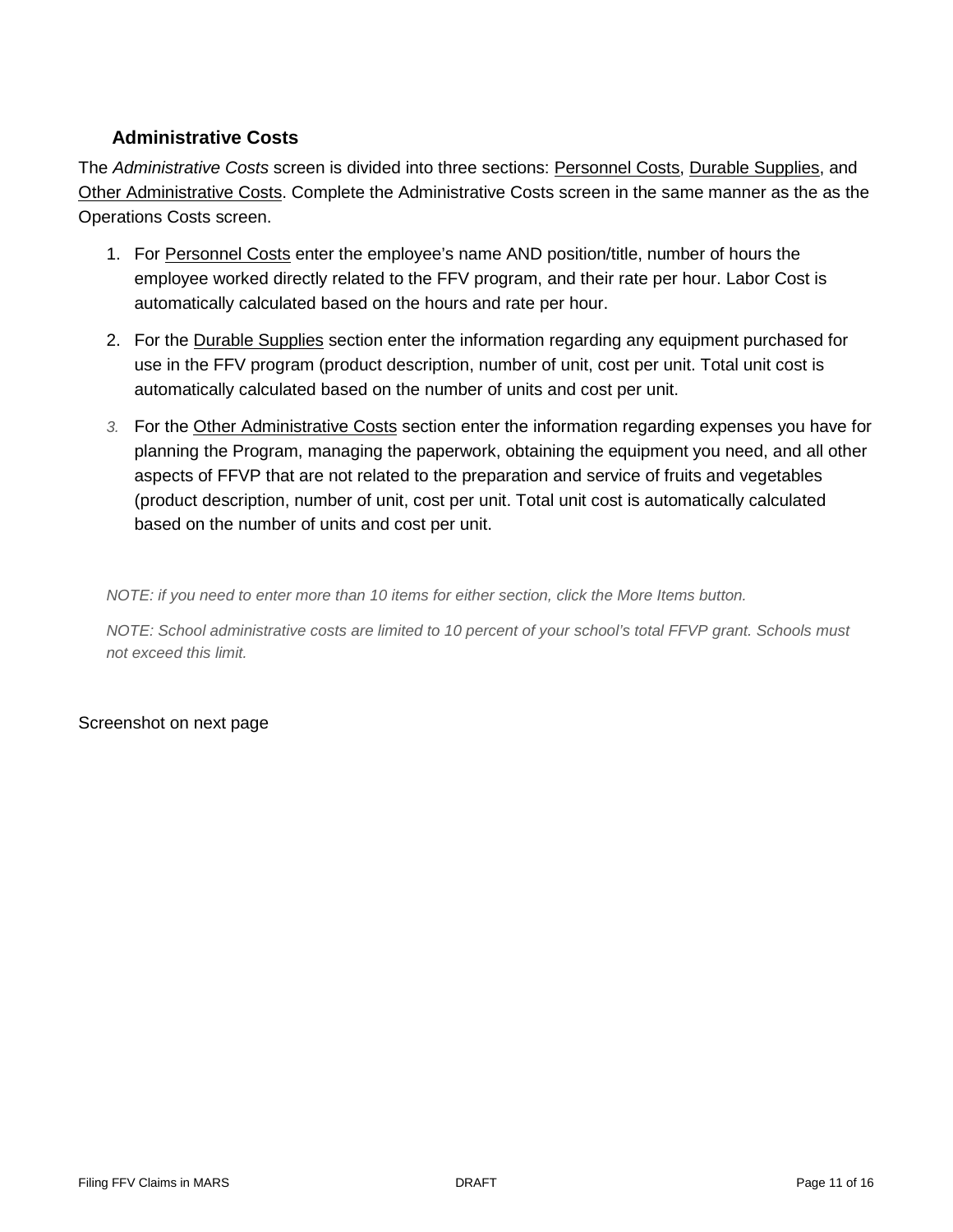|                                                                                                                                                   |                                              |                                            |                              | School Year: 2017 - 2018   |
|---------------------------------------------------------------------------------------------------------------------------------------------------|----------------------------------------------|--------------------------------------------|------------------------------|----------------------------|
| Fresh Fruit and Vegetable Program Site Claim for Reimbursement                                                                                    |                                              |                                            |                              | VIEW   MODIFY              |
|                                                                                                                                                   | <b>Fresh Fruit and Vegetable Costs Items</b> |                                            |                              |                            |
| 0001<br>Status: Active<br><b>CARATE SCHOOL DIST</b><br>DBA:                                                                                       | 0001<br>7 EAST STREET                        | Status: Active<br>MCANON ELEMENTARY SCHOOL |                              |                            |
| 40 East Street<br>Crete, MS 30000-0000<br>Type of Agency: Educational Institution                                                                 |                                              | Crete, MS 30000-0000                       |                              |                            |
| Type of SNP Organization: Public<br>Month/Year<br>Adjustment<br>Date<br>Claimed<br>Number<br>Received                                             | Date                                         | Date                                       |                              | Reason                     |
| Jul 2017<br>0<br>08/23/2017                                                                                                                       | Accepted                                     | Processed                                  |                              | Code                       |
| <b>Personnel Costs</b><br>(Labor includes but not limited to planning, ordering, writing menus, reporting, billing, tracking,<br>inventory, etc.) |                                              |                                            |                              |                            |
| Name\Position                                                                                                                                     | # of<br>Hours                                | Rate<br>per<br>Hour                        | Labor<br>Cost                | Item<br><b>Status</b>      |
|                                                                                                                                                   |                                              |                                            |                              |                            |
|                                                                                                                                                   |                                              |                                            |                              |                            |
|                                                                                                                                                   |                                              |                                            |                              |                            |
|                                                                                                                                                   |                                              |                                            |                              |                            |
|                                                                                                                                                   |                                              |                                            |                              |                            |
|                                                                                                                                                   |                                              |                                            |                              |                            |
|                                                                                                                                                   |                                              |                                            |                              |                            |
|                                                                                                                                                   |                                              |                                            |                              |                            |
| 10.                                                                                                                                               |                                              |                                            |                              |                            |
| More Lines                                                                                                                                        |                                              | <b>Total Cost</b>                          | \$0.00                       | 0.00                       |
| <b>Durable Supplies</b>                                                                                                                           |                                              |                                            |                              |                            |
| (Equipment purchases)                                                                                                                             |                                              |                                            |                              |                            |
| <b>Product Description</b>                                                                                                                        | Number<br>Units                              | Cost<br>of<br>per<br>Unit                  | <b>Total</b><br>Unit<br>Cost | Item<br><b>Status</b>      |
|                                                                                                                                                   |                                              |                                            |                              |                            |
|                                                                                                                                                   |                                              |                                            |                              |                            |
|                                                                                                                                                   |                                              |                                            |                              |                            |
|                                                                                                                                                   |                                              |                                            |                              |                            |
|                                                                                                                                                   |                                              |                                            |                              |                            |
|                                                                                                                                                   |                                              |                                            |                              |                            |
|                                                                                                                                                   |                                              |                                            |                              |                            |
|                                                                                                                                                   |                                              |                                            |                              |                            |
|                                                                                                                                                   |                                              |                                            |                              |                            |
|                                                                                                                                                   |                                              |                                            |                              |                            |
| <b>More Lines</b>                                                                                                                                 |                                              | <b>Total Cost</b>                          | \$0.00                       | 0.00                       |
| <b>Product Description</b>                                                                                                                        | Number                                       | Cost<br>of<br>per<br>Unit                  | Total                        | Item<br><b>Unit Status</b> |
|                                                                                                                                                   | Units                                        |                                            | Cost                         |                            |
|                                                                                                                                                   |                                              |                                            |                              |                            |
|                                                                                                                                                   |                                              |                                            |                              |                            |
|                                                                                                                                                   |                                              |                                            |                              |                            |
|                                                                                                                                                   |                                              |                                            |                              |                            |
|                                                                                                                                                   |                                              |                                            |                              |                            |
|                                                                                                                                                   |                                              |                                            |                              |                            |
| 10.<br><b>Other Administrative Costs</b>                                                                                                          |                                              |                                            |                              |                            |
|                                                                                                                                                   |                                              |                                            |                              |                            |
|                                                                                                                                                   |                                              |                                            |                              |                            |
| 10.<br>More Lines<br><b>Administrative Costs</b>                                                                                                  |                                              | <b>Total Cost</b>                          | \$0.00<br>\$0.00             | 0.00<br>\$0.00             |

4. After information is entered click Save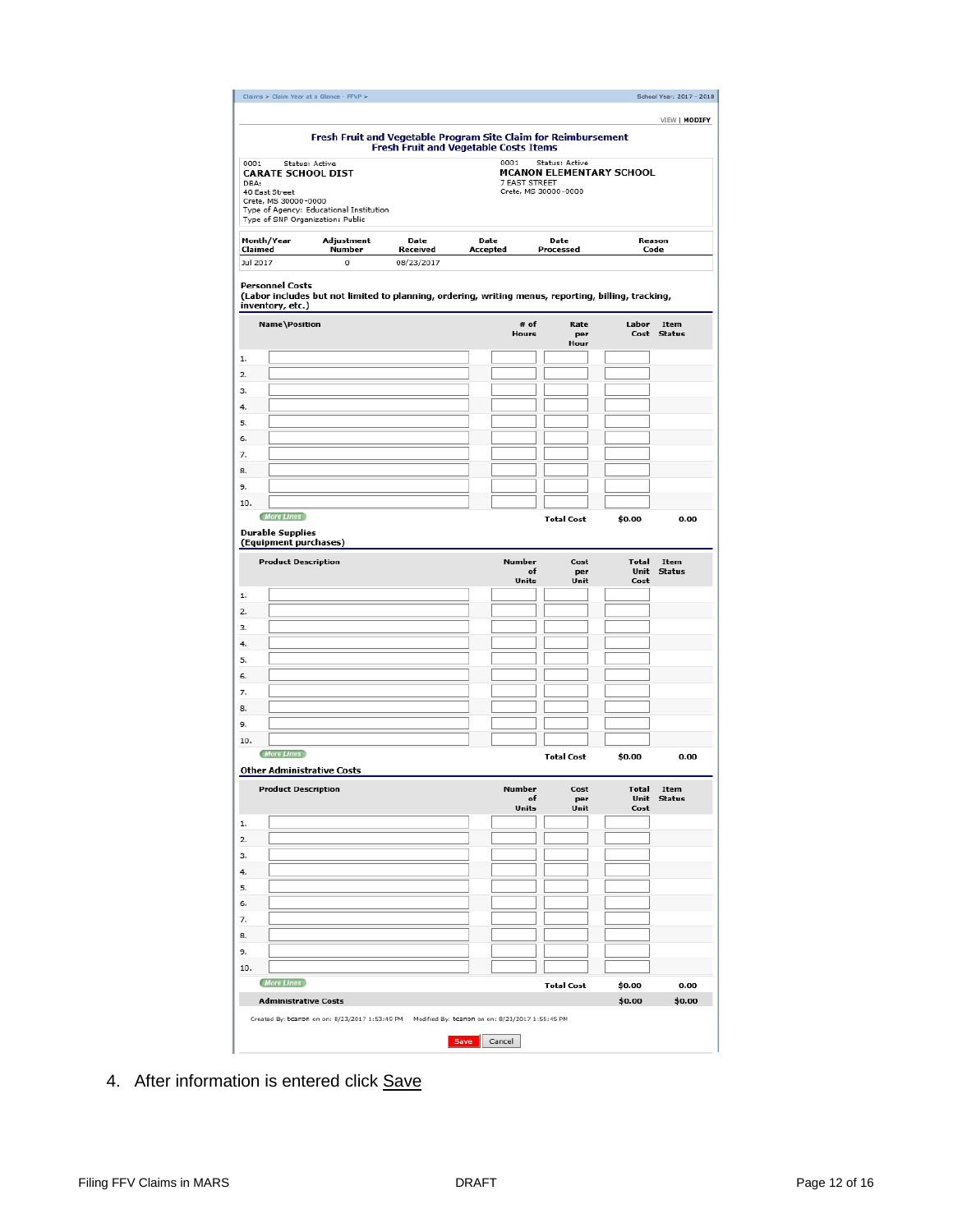| Claims > Claim Year at a Glance - FFVP >                                                                                                                                             |                                                                                                     | School Year: 2017 - 2018 |
|--------------------------------------------------------------------------------------------------------------------------------------------------------------------------------------|-----------------------------------------------------------------------------------------------------|--------------------------|
|                                                                                                                                                                                      |                                                                                                     | VIEW   MODIFY   DELETE   |
|                                                                                                                                                                                      | Fresh Fruit and Vegetable Program Site Claim for Reimbursement<br><b>Administrative Costs Items</b> |                          |
| 0001<br>Status: Active<br><b>CARATE SCHOOL DIST</b><br>DBA:<br>40 East Street<br>Crete, MS 30000-0000<br>Type of Agency: Educational Institution<br>Type of SNP Organization: Public | Status: Active<br>0001<br><b>MCANON ELEMENTARY SCHOOL</b><br>7 EAST STREET<br>Crete, MS 30000-0000  |                          |
| The Items have been saved.                                                                                                                                                           |                                                                                                     |                          |
|                                                                                                                                                                                      | $<$ Edit<br><b>Finish</b>                                                                           |                          |

5. Click Finish to return to the *Site Claim* screen.

Repeat the steps on [pages 5-13](#page-4-0) for each school that incurred costs related to FFV.

As information for each school is entered the Requested Expenditures column updates to display the totals from each of the Claim Expenditures screens

|                                                                                                                          |                                                                             |                                                                                                     |                                                                                            | VIEW   MODIFY   DELETE          |                |
|--------------------------------------------------------------------------------------------------------------------------|-----------------------------------------------------------------------------|-----------------------------------------------------------------------------------------------------|--------------------------------------------------------------------------------------------|---------------------------------|----------------|
|                                                                                                                          |                                                                             | Fresh Fruit and Vegetable Program Site Claim for Reimbursement                                      |                                                                                            |                                 |                |
| 0001<br><b>CARATE SCHOOL DIST</b><br>DBA:<br>40: East Street<br>Crete, MS 30000-0000<br>Type of SNP Organization: Public | Status: Active<br>Type of Agency: Educational Institution                   | 0001                                                                                                | Status: Active<br><b>MCANON ELEMENTARY SCHOOL</b><br>7 EAST STREET<br>Crete, MS 30000-0000 |                                 |                |
| Month/Year<br>Claimed                                                                                                    | Adjustment<br>Number                                                        | Date<br>Received                                                                                    | Date<br>Date<br>Processed<br>Accepted                                                      | Reason<br>Code                  |                |
| Jul 2017                                                                                                                 | $\Omega$                                                                    | 08/23/2017                                                                                          |                                                                                            |                                 |                |
|                                                                                                                          |                                                                             |                                                                                                     |                                                                                            |                                 | 21             |
|                                                                                                                          |                                                                             | Number of Days of Operation for Fresh Fruit and Vegetable Program in this Report Month.<br>Reviewed | <b>Requested</b><br><b>Expenditures</b>                                                    | Approved<br><b>Expenditures</b> | $\mathbf{v}_0$ |
|                                                                                                                          | Fresh Fruit and Vegetable Costs                                             | no items                                                                                            | \$2,460.26                                                                                 | \$0.00                          | 0.00           |
| <b>Operational Costs</b>                                                                                                 |                                                                             | no items                                                                                            | \$293.50                                                                                   | \$0.00                          | 0.00           |
| <b>Administrative Costs</b>                                                                                              |                                                                             | no items                                                                                            | \$0.00                                                                                     | \$0.00                          | 0.00           |
| <b>Claim Information</b><br>1.<br><b>Claim Expenditures</b><br>2.<br>3.<br>4.                                            |                                                                             | <b>Claim Totals</b>                                                                                 | \$2,753.76                                                                                 | \$0.00                          |                |
| <b>Claim Comments</b><br>5.                                                                                              | <b>Organization Comments</b><br>Created By: tcanpn on: 8/23/2017 1:53:49 PM | Modified By: tcanon on: 8/23/2017 1:55:45 PM<br><b>Save</b>                                         | Cancel                                                                                     |                                 |                |

After completing the Claim Information, Claim Expenditures, and Claim Comments (if needed) sections, click Save to return to the *Claim Site List* screen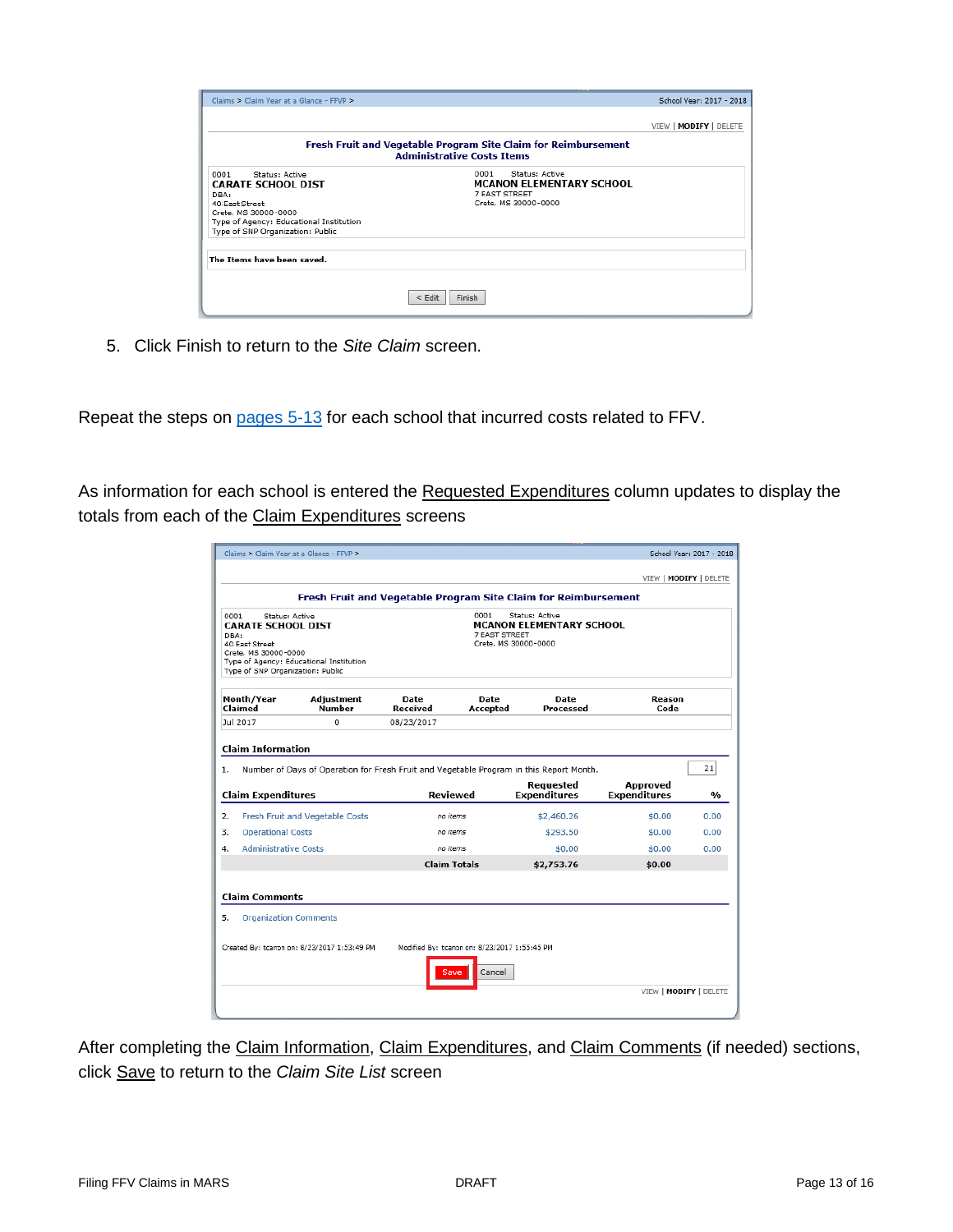#### <span id="page-13-0"></span>**Submitting for Approval**

| Claims > Claim Year at a Glance - FFVP >                                                                                                                           |                |                             |                                             |                                                    |                                    |                                                   |                | School Year: 2017 - 2018<br>DELETE |
|--------------------------------------------------------------------------------------------------------------------------------------------------------------------|----------------|-----------------------------|---------------------------------------------|----------------------------------------------------|------------------------------------|---------------------------------------------------|----------------|------------------------------------|
|                                                                                                                                                                    |                |                             | 2017 - 2018 Fresh Fruit and Vegetable Claim | <b>Site List</b>                                   |                                    |                                                   |                |                                    |
| 0001<br><b>CARATE SCHOOL DIST</b><br>DBA:<br>40 East Street<br>Crete, MS 30000-0000<br>Type of Agency: Educational Institution<br>Type of SNP Organization: Public | Status: Active |                             |                                             |                                                    |                                    |                                                   |                |                                    |
| Month/Year<br>Claimed                                                                                                                                              |                | Adjustment<br><b>Number</b> | <b>Date</b><br>Received                     | <b>Date</b><br>Accepted                            | <b>Date</b><br>Processed           |                                                   | Reason<br>Code |                                    |
| Jul 2017                                                                                                                                                           |                | o                           | 08/23/2017                                  |                                                    |                                    |                                                   |                |                                    |
| <b>Actions</b>                                                                                                                                                     | Site ID        | <b>Site Name</b>            |                                             | <b>Requested</b><br><b>Earned</b><br><b>Amount</b> | Current<br><b>Earned</b><br>Amount | <b>Previous</b><br><b>Earned</b><br><b>Amount</b> | <b>Errors</b>  | <b>Status</b>                      |
| View   Modify                                                                                                                                                      | 0001           |                             | MCANON ELEMENTARY SCHOOL                    | \$2,753.76                                         | \$0.00                             | \$0.00                                            |                | Validated                          |
| View   Modify                                                                                                                                                      | 0010           |                             | NICHOLS MIDDLE SCHOOL                       | \$2,097.94                                         | \$0.00                             | \$0.00                                            |                | Validated                          |
| View   Modify                                                                                                                                                      | 0004           | Sorter Middle School        |                                             | \$2,000.40                                         | \$0.00                             | \$0.00                                            |                | Validated                          |
| View   Modify                                                                                                                                                      | 0006           | Jimloe Elementary           |                                             | \$1,904.48                                         | \$0.00                             | \$0.00                                            |                | Validated                          |
| View   Modify                                                                                                                                                      | 0009           |                             | PEAL ELEMENTARY SCHOOL                      | \$1,823.00                                         | \$0.00                             | \$0.00                                            |                | Validated                          |
|                                                                                                                                                                    |                |                             | Total Earned Amounts \$10,579.58            |                                                    | \$0.00                             | \$0.00                                            |                |                                    |
|                                                                                                                                                                    |                |                             | $<$ Back                                    | <b>Submit For Payment</b>                          | Approve                            |                                                   |                |                                    |
|                                                                                                                                                                    |                |                             |                                             |                                                    |                                    |                                                   |                | DELETE                             |

The information on the *Claim Site List* screen updates to reflect the amount requested for each school and the total amount.

On the *Claim Site List* screen, Click Submit for Payment after verifying that all information is entered correctly for each school. The **Status column automatically updates from Validated to Pending Approval.** 

*NOTE: When the Submit for Payment button is selected, the system performs additional edit checks. If the system identifies errors, the errors must be corrected before the user can submit the claim for payment.* 

The status column reflects what stage of the approval process the claim is in as the agency reviews and approves the request. The following screenshots provide an example.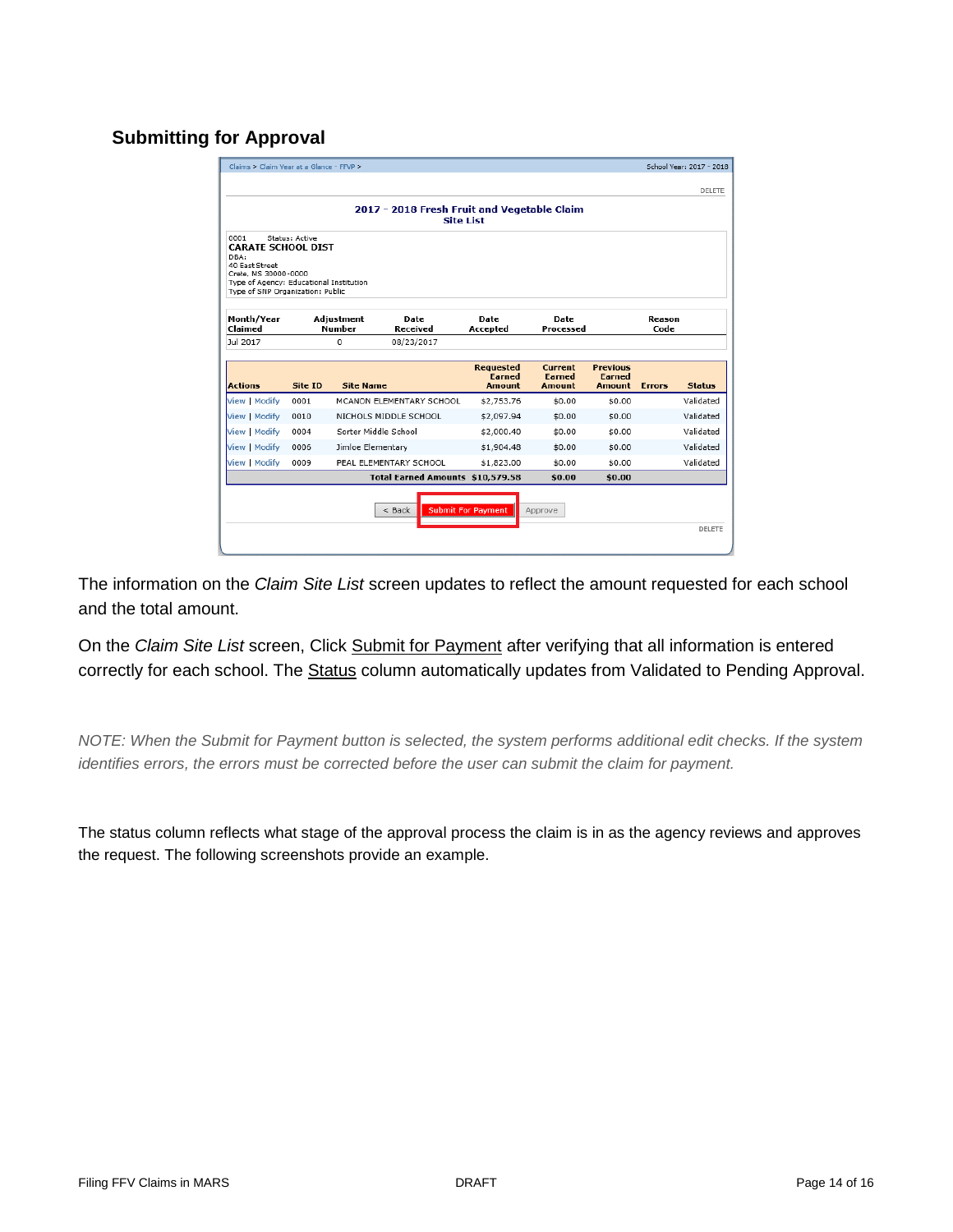| Claims > Claim Year at a Glance - FFVP ><br>School Year: 2017 - 2018 |                |                   |                                  |                    |               |                 |               |                     |  |  |
|----------------------------------------------------------------------|----------------|-------------------|----------------------------------|--------------------|---------------|-----------------|---------------|---------------------|--|--|
|                                                                      |                |                   |                                  |                    |               |                 |               | DELETE              |  |  |
|                                                                      |                |                   |                                  |                    |               |                 |               |                     |  |  |
| 2017 - 2018 Fresh Fruit and Vegetable Claim<br><b>Site List</b>      |                |                   |                                  |                    |               |                 |               |                     |  |  |
| 0001                                                                 | Status: Active |                   |                                  |                    |               |                 |               |                     |  |  |
| <b>CARATE SCHOOL DIST</b>                                            |                |                   |                                  |                    |               |                 |               |                     |  |  |
| DBA:<br>40 East Street                                               |                |                   |                                  |                    |               |                 |               |                     |  |  |
| Crete, MS 30000-0000<br>Type of Agency: Educational Institution      |                |                   |                                  |                    |               |                 |               |                     |  |  |
| Type of SNP Organization: Public                                     |                |                   |                                  |                    |               |                 |               |                     |  |  |
|                                                                      |                |                   |                                  |                    |               |                 |               |                     |  |  |
| Month/Year                                                           |                | Adjustment        | Date                             | Date               | Date          |                 | Reason        |                     |  |  |
| Claimed                                                              |                | Number            | Received                         | Accepted           | Processed     |                 | Code          |                     |  |  |
| Jul 2017                                                             |                | 0                 | 08/23/2017                       |                    |               |                 |               |                     |  |  |
|                                                                      |                |                   |                                  | <b>Requested</b>   | Current       | <b>Previous</b> |               |                     |  |  |
|                                                                      |                |                   |                                  | <b>Farned</b>      | <b>Earned</b> | <b>Earned</b>   |               |                     |  |  |
| <b>Actions</b>                                                       | Site ID        | <b>Site Name</b>  |                                  | Amount             | Amount        | Amount          | <b>Errors</b> | <b>Status</b>       |  |  |
| View   Modify                                                        | 0001           |                   | MCANON ELEMENTARY SCHOOL         | \$2,753.76         | \$0.00        | \$0.00          |               | Pending<br>Approval |  |  |
| View   Modify                                                        | 0010           |                   | NICHOLS MIDDLE SCHOOL            | \$2,097.94         | \$0.00        | \$0.00          |               | Pending<br>Approval |  |  |
| View   Modify                                                        | 0004           |                   | Sorter Middle School             | \$2,000.40         | \$0.00        | \$0.00          |               | Pendina<br>Approval |  |  |
| View   Modify                                                        | 0006           | Jimloe Elementary |                                  | \$1,904.48         | \$0.00        | \$0.00          |               | Pending<br>Approval |  |  |
| View   Modify                                                        | 0009           |                   | PEAL ELEMENTARY SCHOOL           | \$1,823.00         | \$0.00        | \$0.00          |               | Pendina<br>Approval |  |  |
|                                                                      |                |                   | Total Earned Amounts \$10,579.58 |                    | \$0.00        | \$0.00          |               |                     |  |  |
|                                                                      |                |                   | $<$ Back                         | Submit For Payment | Approve       |                 |               |                     |  |  |

*Note: Claims can be modified UNTIL the status of the claim is "Accepted". (the Action column has the options "view" and "modify"). Once the state has reviewed and accepted the claim it is added to a batch payment queue. When the batch process has completed, the status of the claim is "Processed".*

|                                                                                                                                                                     | Claims > Claim Year at a Glance - FFVP > |                                    |                                             |                                             |                                    |                                            |                | School Year: 2017 - 2018 |
|---------------------------------------------------------------------------------------------------------------------------------------------------------------------|------------------------------------------|------------------------------------|---------------------------------------------|---------------------------------------------|------------------------------------|--------------------------------------------|----------------|--------------------------|
|                                                                                                                                                                     |                                          |                                    |                                             |                                             |                                    |                                            |                | DELETE                   |
|                                                                                                                                                                     |                                          |                                    | 2017 - 2018 Fresh Fruit and Vegetable Claim | <b>Site List</b>                            |                                    |                                            |                |                          |
| 0001<br><b>CARATE SCHOOL DIST</b><br>DBA:<br>40: East Street<br>Crete, MS 30000-0000<br>Type of Agency: Educational Institution<br>Type of SNP Organization: Public | Status: Active                           |                                    |                                             |                                             |                                    |                                            |                |                          |
| Month/Year<br>Claimed                                                                                                                                               |                                          | <b>Adjustment</b><br><b>Number</b> | <b>Date</b><br>Received                     | Date<br>Accepted                            | Date<br>Processed                  |                                            | Reason<br>Code |                          |
| Jul 2017                                                                                                                                                            |                                          | 0                                  | 08/23/2017                                  | 08/29/2017                                  |                                    |                                            | Original       |                          |
| <b>Actions</b>                                                                                                                                                      | Site ID                                  | <b>Site Name</b>                   |                                             | <b>Requested</b><br><b>Farned</b><br>Amount | Current<br><b>Farned</b><br>Amount | <b>Previous</b><br><b>Farned</b><br>Amount | <b>Frrors</b>  | <b>Status</b>            |
| View                                                                                                                                                                | 0001                                     |                                    | MCANON ELEMENTARY SCHOOL                    | \$2,753.76                                  | \$2,753.76                         | \$0.00                                     |                | Accepted                 |
| View                                                                                                                                                                | 0010                                     |                                    | NICHOLS MIDDLE SCHOOL                       | \$2,097.94                                  | \$2,097.94                         | \$0.00                                     |                | Accepted                 |
| View                                                                                                                                                                | 0004                                     | Sorter Middle School               |                                             | \$2,000.40                                  | \$2,000.40                         | \$0.00                                     |                | Accepted                 |
|                                                                                                                                                                     | 0006                                     | Jimloe Elementary                  |                                             | \$1,904.48                                  | \$1,904.48                         | \$0.00                                     |                | Accepted                 |
|                                                                                                                                                                     |                                          |                                    |                                             |                                             |                                    | \$0.00                                     |                | Accepted                 |
| View<br>View                                                                                                                                                        | 0009                                     |                                    | PEAL ELEMENTARY SCHOOL                      | \$1,823.00                                  | \$1,823.00                         |                                            |                |                          |